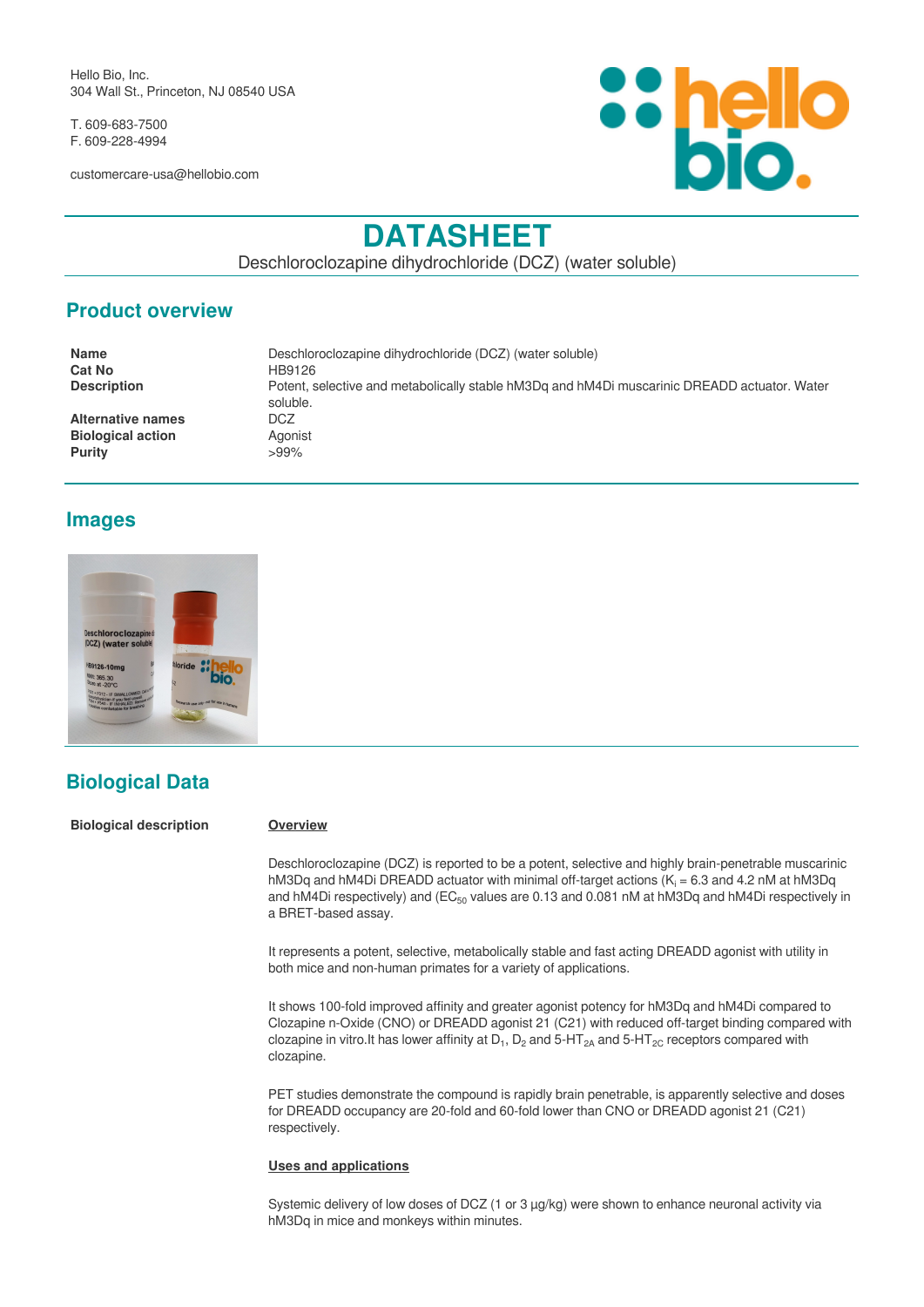Intramuscular doses of 100 µg/kg reversibly induced spatial working memory deficits in hM4Di expressing monkeys.

[Deschloroclozapine freebase](https://hellobio.com/deschloroclozapine.html) also available.

#### **Solubility & Handling**

**Storage instructions** -20°C

**Solubility overview** Soluble in water (100 mM). Always store solutions at -20°C.<br> **Handling** Storage of solid **Storage of solid** 

- Store at -20°C.
- Please note that the compound is a hydroscopic solid and contact with air may cause material to become sticky. Product performance should not be affected but we recommend storing the material in a sealed jar.

#### **Storage of solutions**

- Make up solutions and use immediately.
- If storage of solutions is required, you should aliquot out the solution into tightly sealed vials and store at -20°C and store these for up to one month.
- Allow the product to equilibrate to RT for at least one hour before opening and using.

#### Storage of solutions at room temperature

for human or veterinary use

We recommend only keeping solutions at room temperature (25°C) for a few days as our studies have shown that after 96 hours the purity of the compound in solution drops to ~97% and will continue to drop over time.

**Important** This product is for RESEARCH USE ONLY and is not intended for therapeutic or diagnostic use. Not

### **Chemical Data**

| <b>Chemical name</b><br><b>Molecular Weight</b><br><b>Chemical structure</b> | 6-(4-methylpiperazin-1-yl)-11H-benzo[b][1,4]benzodiazepine dihydrochloride<br>365.3<br>HCI<br>HCI<br>$N =$<br>н |
|------------------------------------------------------------------------------|-----------------------------------------------------------------------------------------------------------------|
| <b>Molecular Formula</b><br><b>CAS Number</b>                                | $C_{18}H_{20}N_{4}.2HCl$<br>1977-07-7 (free base)                                                               |
| <b>SMILES</b>                                                                | CI.CI.CN1CCN(CC1)C2=Nc4ccccc4Nc3ccccc23                                                                         |
| <b>Source</b>                                                                | Synthetic                                                                                                       |
| <b>InChi</b>                                                                 | lnChl=1S/C18H20N4.2ClH/c1-21-10-12-22(13-11-21)18-14-6-2-3-7-15(14)19-16-8-4-5-9-17(16)20-1                     |
|                                                                              | 8::/h2-9.19H.10-13H2.1H3:2*1H                                                                                   |
| <b>InChiKey</b>                                                              | ZMDCCOPUWCVMFM-UHFFFAOYSA-N                                                                                     |
| Appearance                                                                   | Yellow solid                                                                                                    |
|                                                                              |                                                                                                                 |

# **References**

**Deschloroclozapine, a potent and selective chemogenetic actuator enables rapid neuronal and behavioral modulations in mice and monkeys**

Nagai et al (2020) Nature Neuroscience 1157-1167 **PubMedID** [32632286](https://pubmed.ncbi.nlm.nih.gov/32632286/)

**Binding of 5H-dibenzo[b,e][1,4]diazepine and chiral 5H-dibenzo[a,d]cycloheptene analogues of clozapine to dopamine and serotonin receptors.**

Phillips et al (1994) J Med Chem 37(17) **PubMedID** [8064797](https://www.ncbi.nlm.nih.gov/pubmed/8064797)